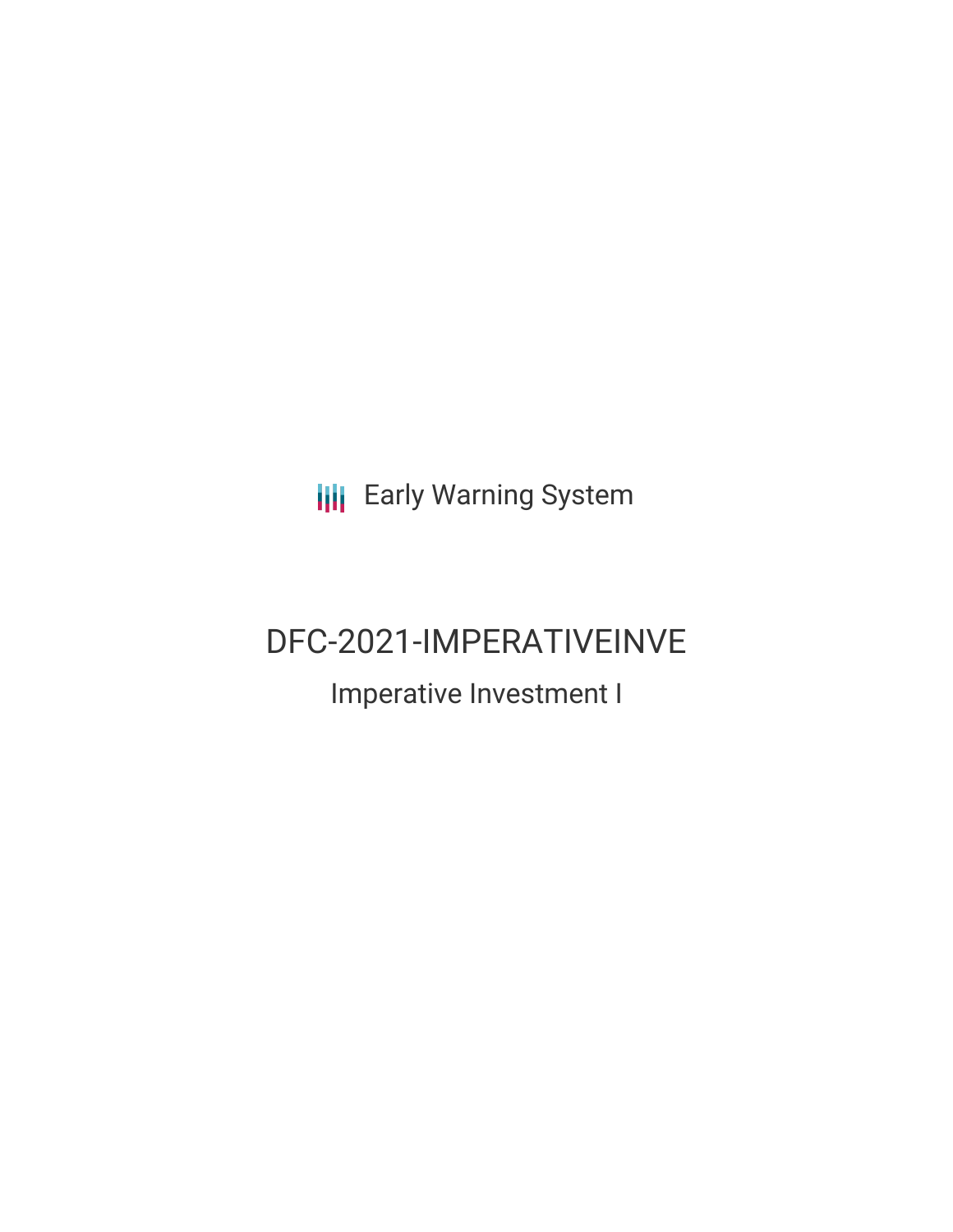

### **Quick Facts**

| <b>Countries</b>               | Mexico                                                 |  |  |  |
|--------------------------------|--------------------------------------------------------|--|--|--|
| <b>Financial Institutions</b>  | US International Development Finance Corporation (DFC) |  |  |  |
| <b>Status</b>                  | Active                                                 |  |  |  |
| <b>Bank Risk Rating</b>        | U                                                      |  |  |  |
| <b>Borrower</b>                | Imperative Investments LLC                             |  |  |  |
| <b>Sectors</b>                 | Construction, Finance, Infrastructure                  |  |  |  |
| Investment Type(s)             | Loan                                                   |  |  |  |
| <b>Investment Amount (USD)</b> | $$19.80$ million                                       |  |  |  |
| <b>Project Cost (USD)</b>      | $$55.33$ million                                       |  |  |  |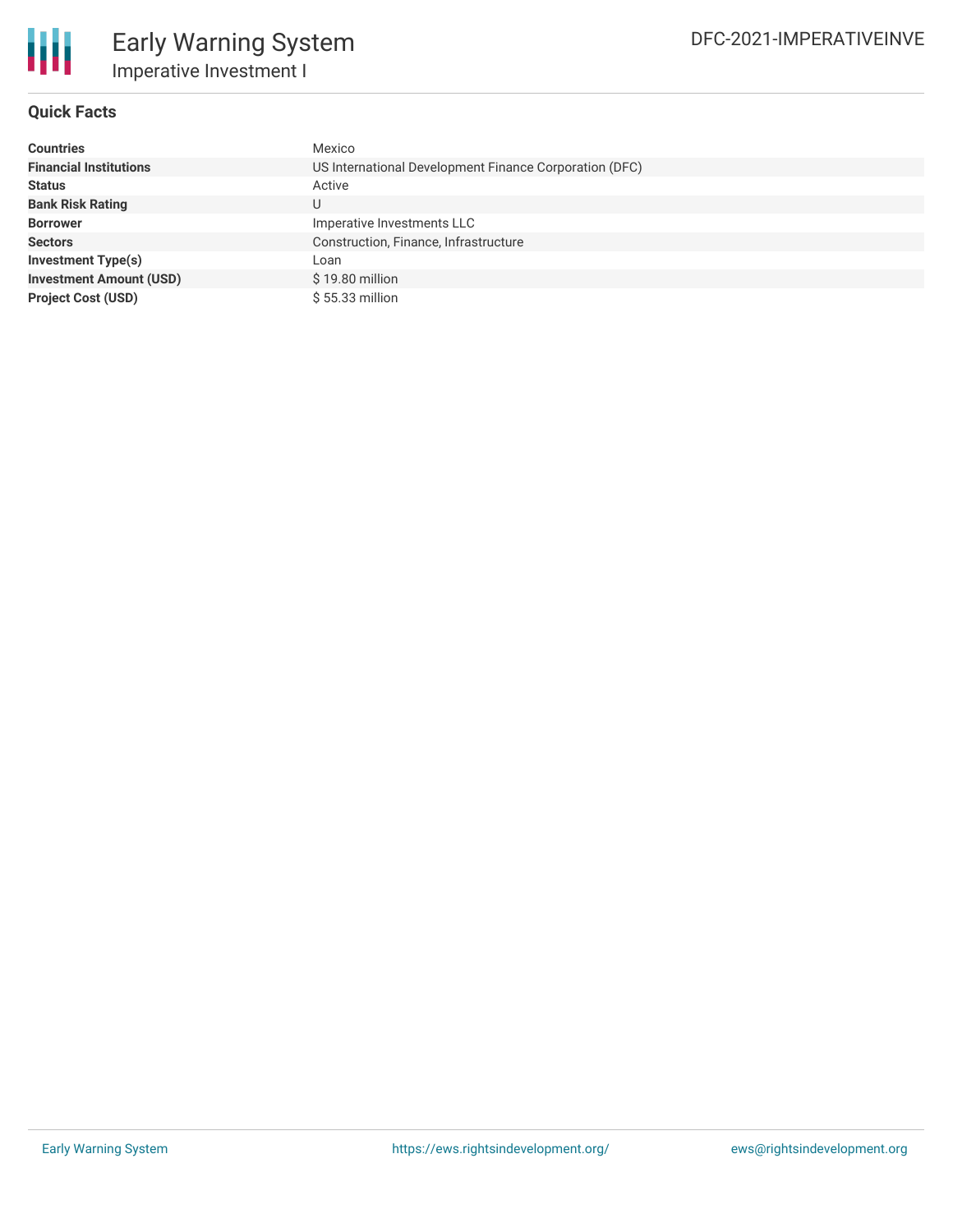

### **Project Description**

The Project is expected to have a highly developmental impact in Mexico by building over 5,000 homes in low-income, underdeveloped areas of the country. The housing deficit in Mexico accounts for about 28.1 percent of all homes and is driven by lack of affordability. Homes funded by the Project are expected to be affordable to households at the country's poverty line and each home will qualify for a 30 percent subsidy from the Mexican government. Buyers are expected to receive training on financial literacy and to contribute a down payment worth up-to 10 percent of home value.

The bank has categorized this project as having an environmental and social risk category of D.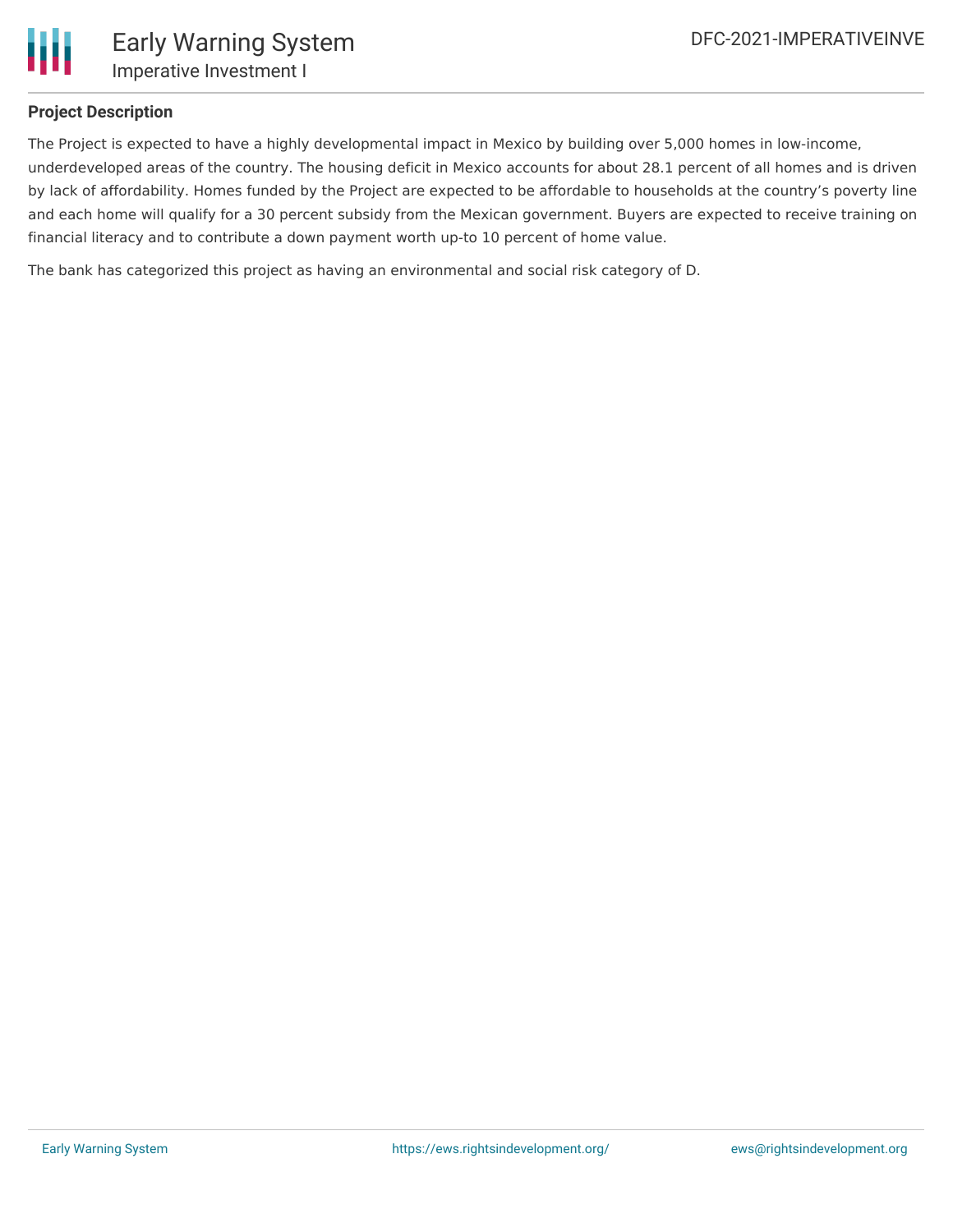

### **Investment Description**

US International Development Finance Corporation (DFC)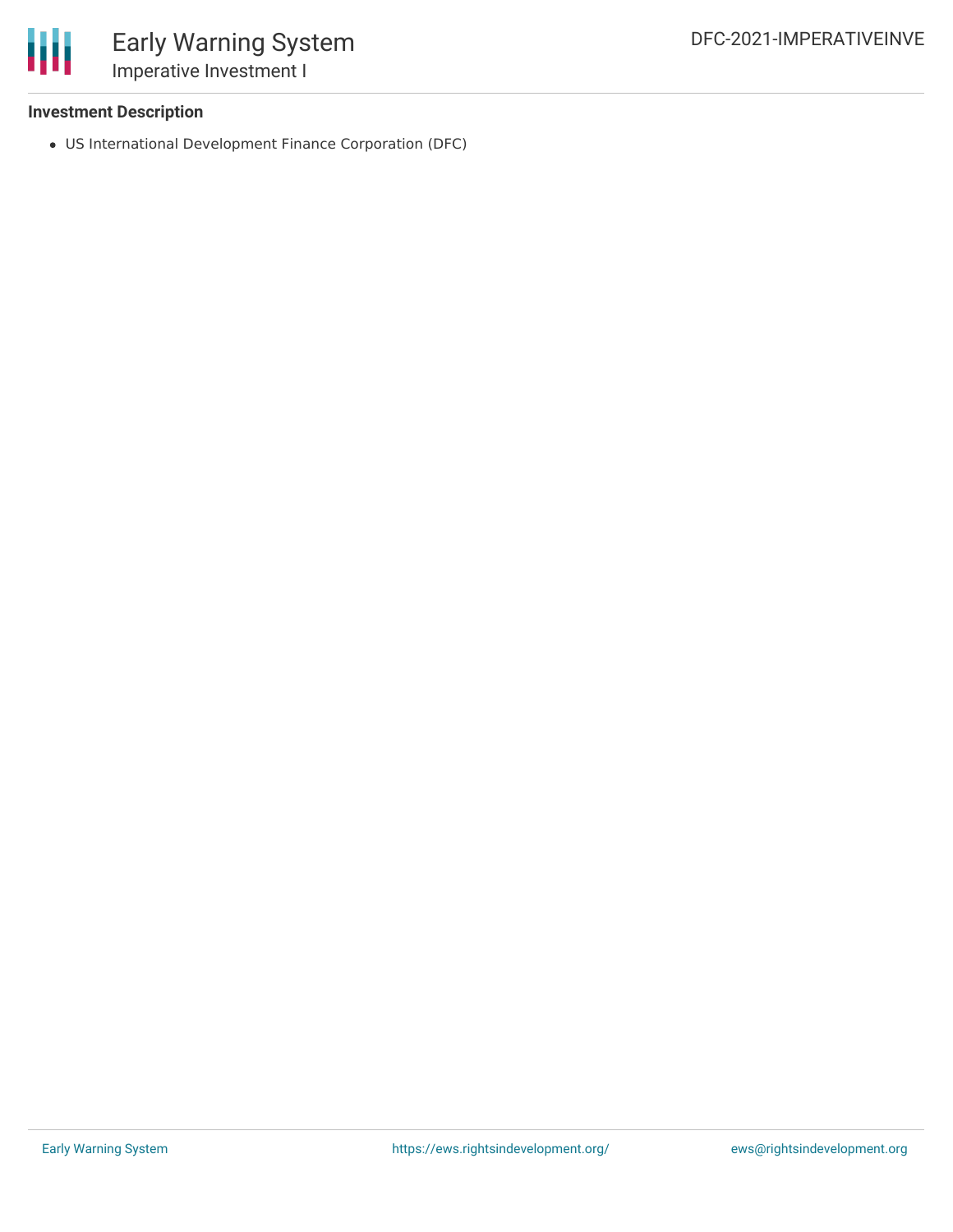

### **Private Actors Description**

Imperative Investments LLC is the borrower who will invest in housing projects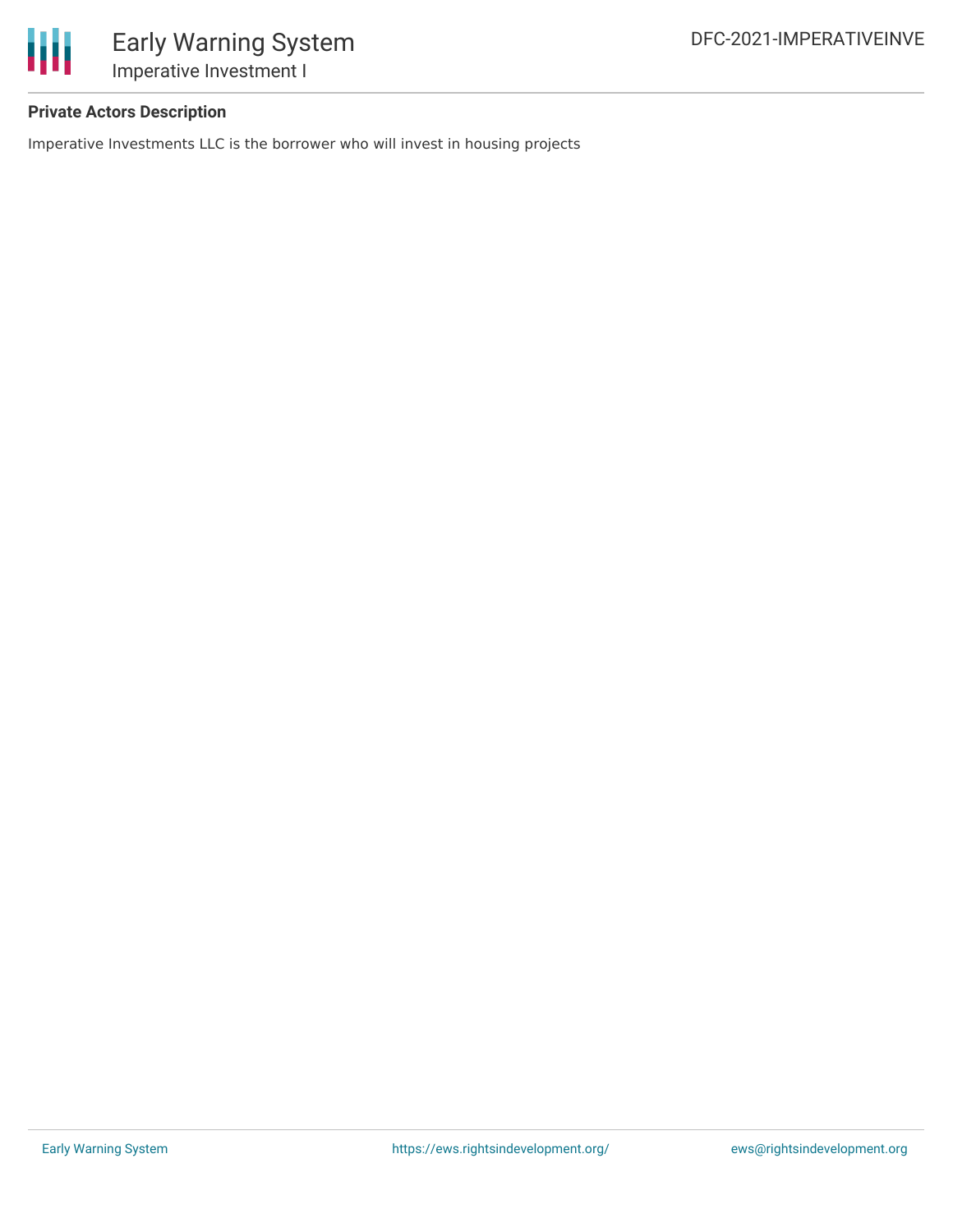

### Early Warning System Imperative Investment I

| <b>Private Actor 1</b> | <b>Private Actor</b><br>' Role | <b>Private Actor</b><br>1 Sector | <b>Relation</b> | <b>Private Actor 2</b>     | <b>Private Actor</b><br>2 Role | <b>Private Actor</b><br>2 Sector |
|------------------------|--------------------------------|----------------------------------|-----------------|----------------------------|--------------------------------|----------------------------------|
|                        |                                | $\overline{\phantom{a}}$         | . .             | Imperative Investments LLC | Client                         | Construction                     |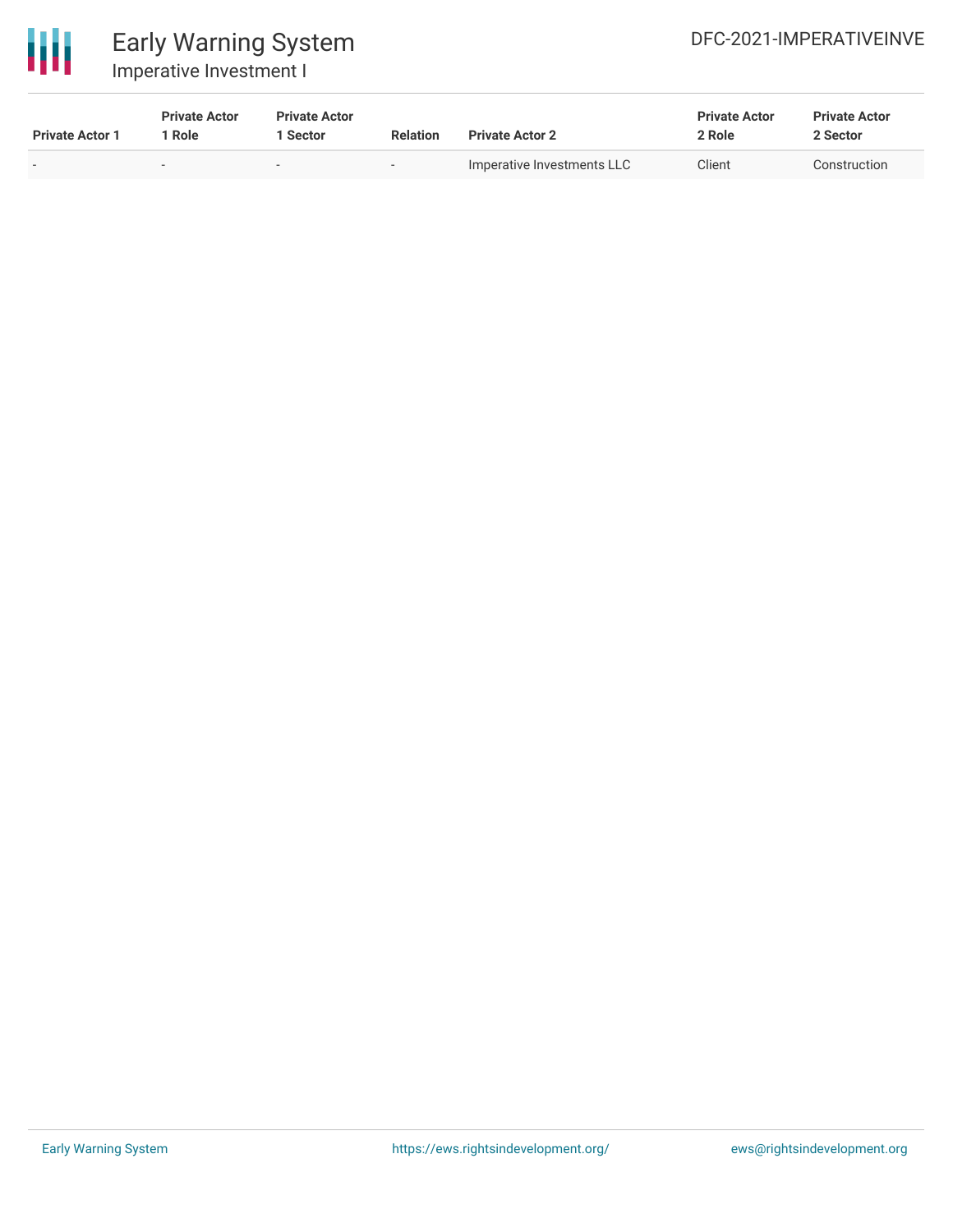

### **Contact Information**

\*\*Project contacts not available at the time of disclosure.\*\*

### ACCESS TO INFORMATION

Unlike many other development finance institutions, DFC does not currently have an access to information policy.

Under the United States Freedom of Information Act (FOIA), DFC is obliged to respond to reasonably formulated requests for Agency records. However, DFC may apply exemptions from release to certain types of information and may charge fees in responding to requests. DFC has a designated FOIA officer who is trained in how to respond to requests and implement the law. You can learn more about filing a FOIA request at: https://www.dfc.gov/foia

#### ACCOUNTABILITY MECHANISM OF THE UNITED STATES INTERNATIONAL DEVELOPMENT FINANCE CORPORATION (DFC)

The Office of Accountability is an independent office that addresses complaints about environmental or social issues related to DFC-supported projects. The office provides communities an opportunity to have concerns independently reviewed and addressed. If you submit a complaint to the Office of Accountability, it may assist you by either seeking to address your problems by facilitating a problem solving dialogue between you and those implementing the project and/or investigating whether the DFC complied with its policies to prevent environmental, social, human rights, and labor harms.

You can find more information about the Office of Accountability at: https://www.dfc.gov/who-we-are/office-accountability